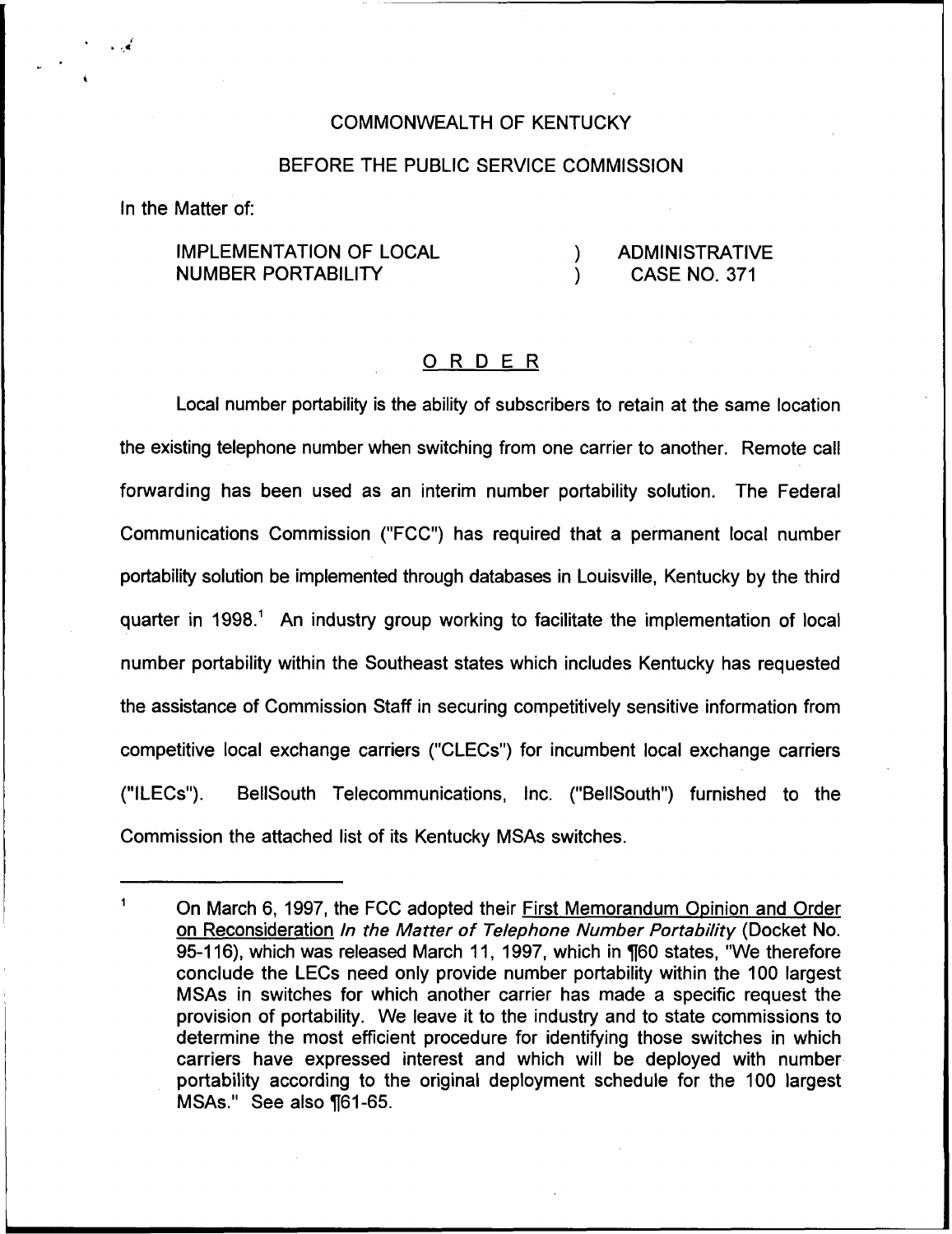Each CLEC shall notify the Commission of the switches from which it desires numbers to be ported. This may be done by indicating "yes" beside each central office switch for which porting is requested and a "no" by each switch for which porting is no requested. The Commission Staff will then compile a list of the switches for which porting is requested and furnish that to all local exchange carriers. This will enable BellSouth to schedule the local number portability software upgrades necessary for switches. The information that the Commission Staff will compile will not include the CLECs' identification, thus protecting marketing plans specific to each CLEC.

Because of the extremely sensitive nature of the information to be filed by each CLEC, the Commission will afford confidential treatment to the filings,

When furnishing the response, each CLEC shall give its name as indicated on the sheet and shall state in a cover letter that the information is confidential and proprietary.

The Commission, having been otherwise sufficiently advised, HEREBY ORDERS that:

1. Commission Staff shall assist in the conveyance of information necessary for local number portability database upgrades.

2. Each CLEC wishing to open any BellSouth switches for portability shall complete Attachment A and return to the Commission within 20 days of the date of this Order.

3. All responses from CLECs shall be afforded confidential treatment and not open to the public.

 $-2-$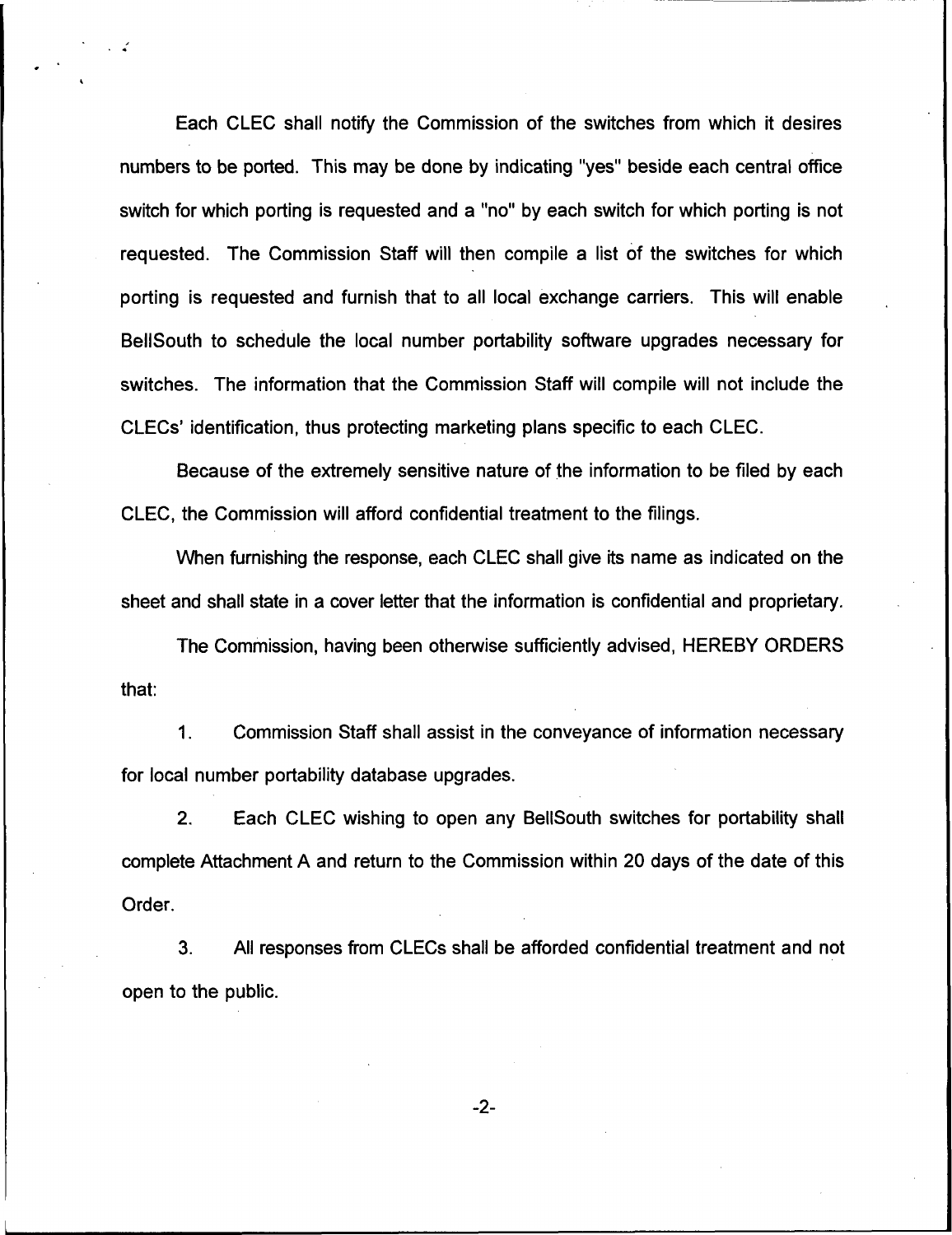Done at Frankfort, Kentucky, this 16th day of January, 1998.

## PUBLIC SERVICE COMMISSION

 $\xrightarrow{\sim}$  Chairman

Vice Chairman

Commissioner

ATTEST:

**Execut** ve Directo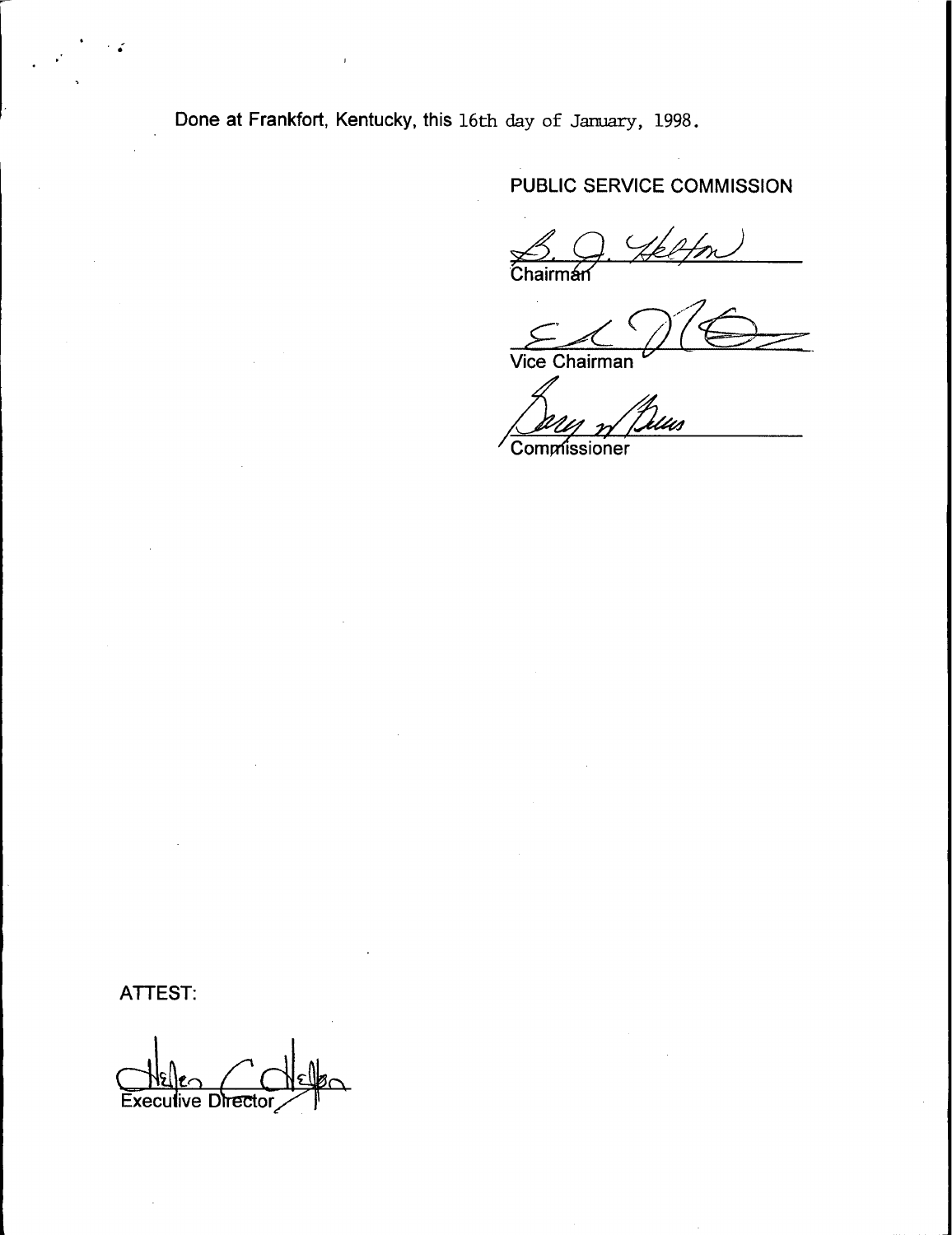# ATTACHMENT A

## AN ATTACHMENT TO AN ORDER OF THE KENTUCKY PUBLIC SERVICE COMMISSION IN ADMINISTRATIVE CASE NO. 373 DATED JANUARY 16, 1998

 $\sim$ 

 $\mathbf{A}$